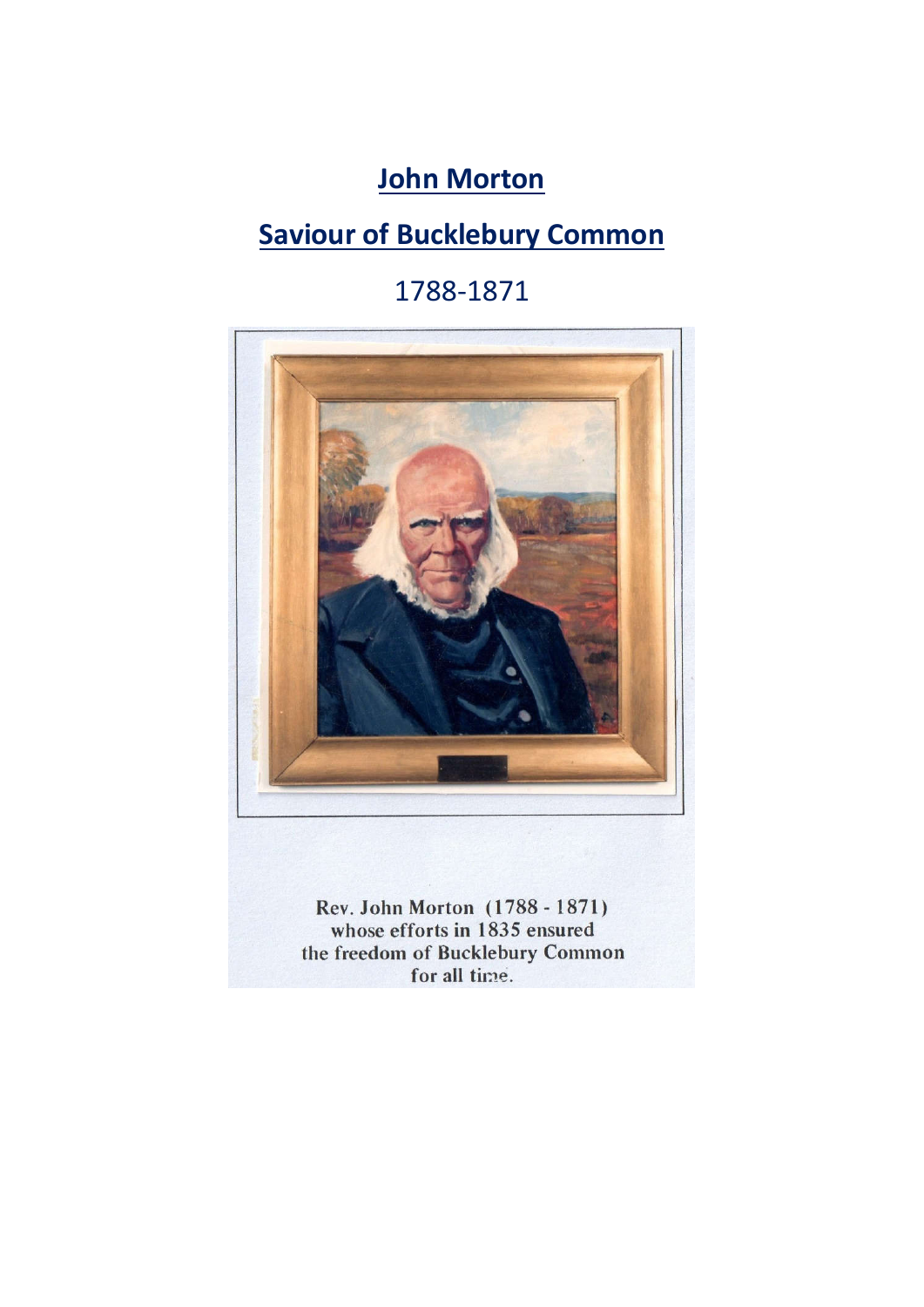# **CONTENTS**

| Documents and letters pertaining to opposition of Bill to Enclosure of Bucklebury Common 18347            |  |
|-----------------------------------------------------------------------------------------------------------|--|
|                                                                                                           |  |
|                                                                                                           |  |
| Transcript of letter from John Vaizey to E.E.Gale Esq. 11 <sup>th</sup> April 1834 (Concerning Bucklebury |  |
|                                                                                                           |  |
|                                                                                                           |  |
|                                                                                                           |  |
| Transcript of letter from Mr Alex. Dobie to John Morton and Mr James Snell – 8 <sup>th</sup> May 183413   |  |
|                                                                                                           |  |
|                                                                                                           |  |
|                                                                                                           |  |
|                                                                                                           |  |
|                                                                                                           |  |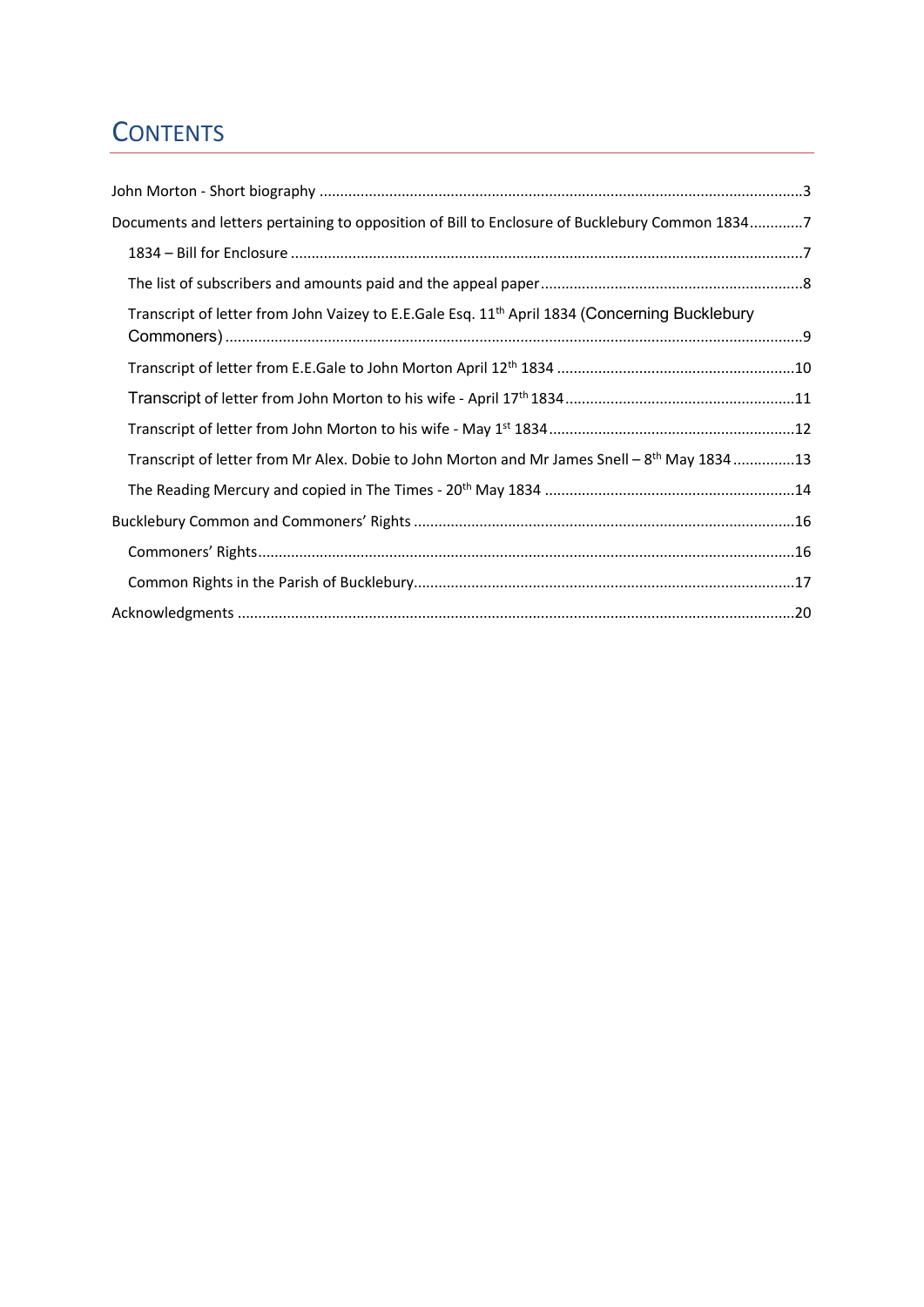## JOHN MORTON - SHORT BIOGRAPHY

Imagine what it must have been like to have been born into a poor family in 1788 and when eight years old, your father dies. Disaster! Mrs Morton moved with her son, John, from Sunninghill to Hope Cottage, in the small hamlet of the Slade, Bucklebury, went to live with relatives, Henry Hoare and Sarah Hoare, nee Hope, probably his sister.

John would have found himself in a large parish with a Lord of the Manor and one of the biggest commons in Berkshire. The common provided a livelihood for the 170 families living there who depended on its resources. These were many, including grazing and bracken for bedding their animals, water for their households, and wood for their fires.

John was fortunate because, in the days long before compulsory state education, the family must have been able to survive without his daily labour. Within walking distance, over the common and down the Harts Hill to the village of Thatcham, there was a Bluecoat School, that is, a charity school, which John attended. In those days only reading, writing, arithmetic and scripture would have



**St Thomas' Chapel then the Bluecoat School**

been taught, but that was a good education when so many poor children had none. He could not have achieved all he did in his life if he had been Illiterate.

One day, the story goes, when he was about 13, on his way with his class mates, up the steep hill home from school, he fell ill and they had to carry him home. He had a terrible fever from which he nearly died and when he recovered he was left with a bad limp. Although it was difficult from then on for him to join in the games with his friends, he did his best not to be left out and would join in where he could or go hunting squirrels with them on the Common.

On leaving school he started to work on local farms and eventually moved to run Holly Farm.



**Bluecoat Scholars late 19th early 20th century Holly Farm as it is today**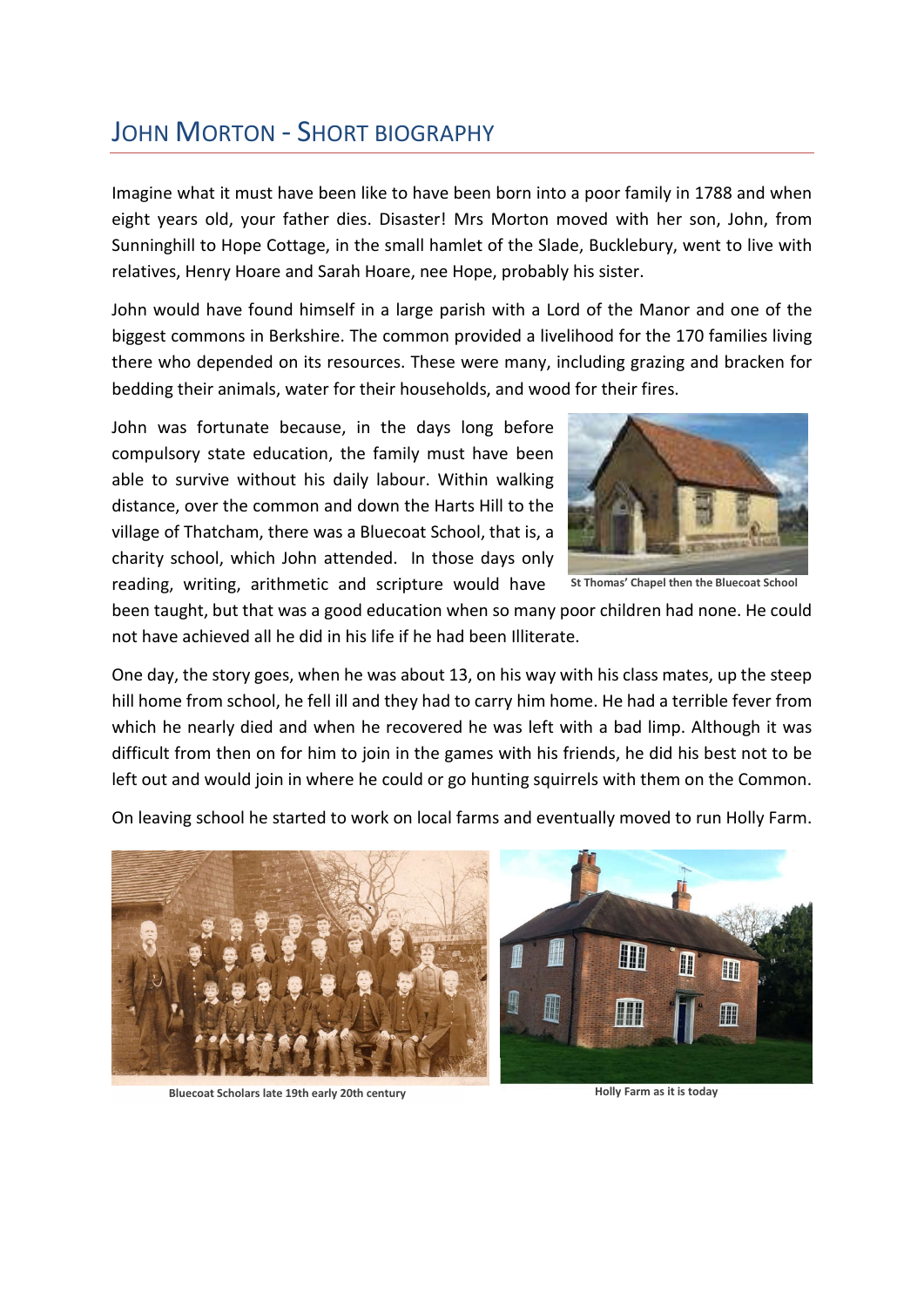In those days many people went to church. John and his mother attended St. Mary's, the parish church of Bucklebury, but at that time nonconformist worship was gaining in popularity and when the newly formed congregational church opened in Thatcham, John found he preferred that. He became a Sunday school teacher and in 1816 started to preach in the open air, travelling round the local villages. Some people who worshipped at the established church did all they could to disrupt his simple sincere preaching and mocked and harassed him, throwing eggs, threatening him with cudgels and pouring derision on his sermons. Undeterred he continued, becoming a good public speaker and he became a familiar figure in the area. He attracted quite a following and his headquarters became a disused blacksmith's shop on Turner's Green, so called because this was the area on the common where the local bowl turners plied their trade.

John married Mary, nee Lyford and they had six children, two boys and four girls. Peter, born 1819, Lydia, born 1822, Mercy, born 1822, Mary born 1824, David, born 1826 and Dorcas, born 1828. They all survived into adulthood and married. Some of John's great, great, great, great grandchildren still live in the parish.

In 1834, the new Lord of the Manor, Mr Winchcombe Hartley, following a national farming trend, decided to enclose the common and a Bill was presented to Parliament for its enclosure. John, in his late forties, was obviously by now an influential and well known person in the Bucklebury area and he decided to take a leading role in fighting the Bill, knowing what hardship and impoverishment this enclosure would bring to the commoners.

John engaged council from his own purse to support his cause, contacted the MP for Reading, Mr Walter, asking for his support and rode to London, arriving on April 16th 1834, to defeat the bill before both Houses of Parliament. In his absence, his wife ran the farm and he sent letters from London sending her instructions on what needed doing.

#### **LETTER FROM JOHN TO HIS WIFE SARAH:**

*"Be sure and take care of all the* cattle *and that sow that is to pig shut up and I think the sheep should have some water to drink at night and give them plenty of hay"*

He and the other witnesses were detained in London adding to the expense. He wrote home

*"Tell all the people to pray earnestly to God, and we will do all in our power here. I am afraid the money will not be enough, some had better go to them that have promised to give"*

John started the list by donating £10.00 and another fifty- five people contributed with amounts varying from one shilling to £10.00.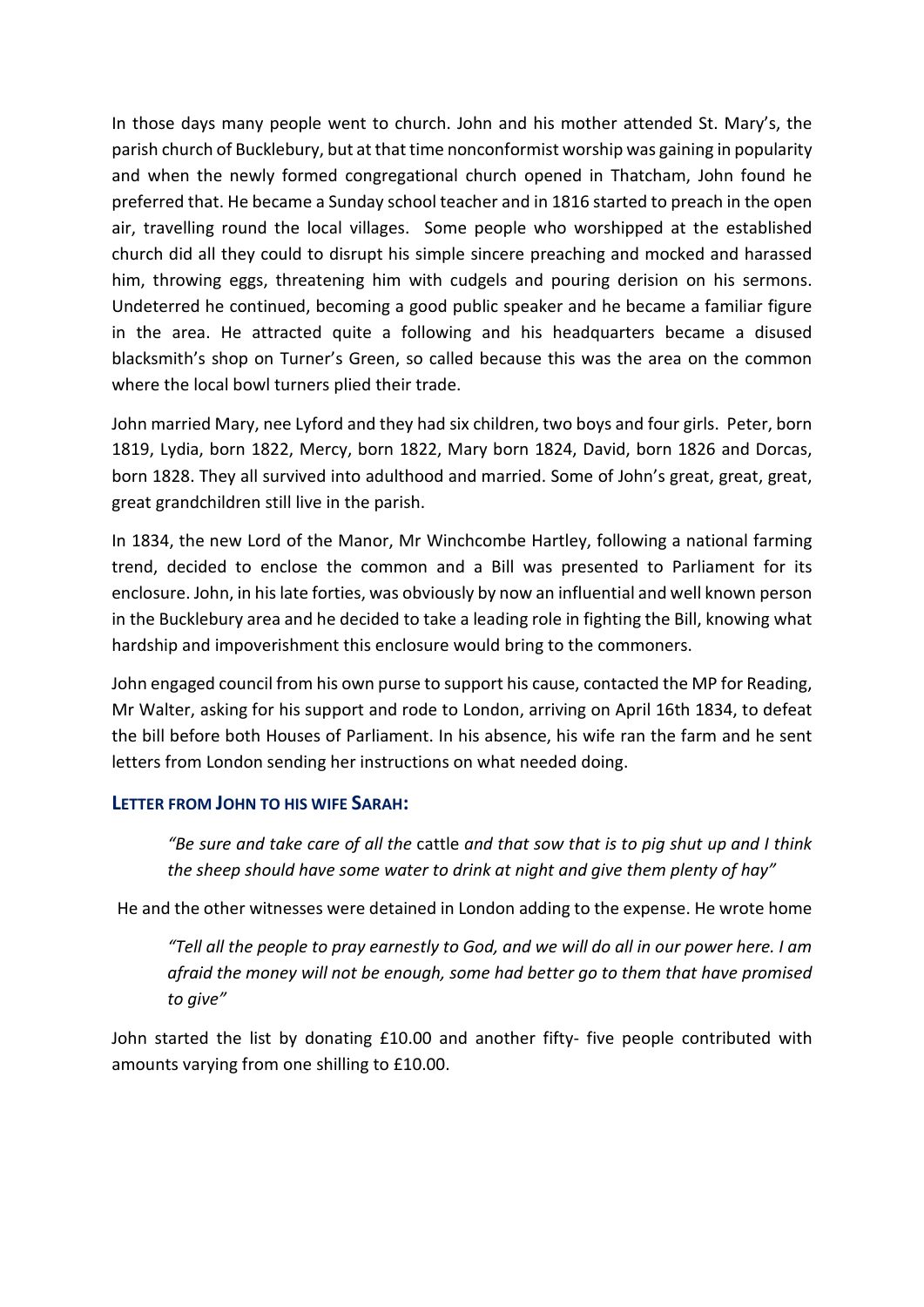The expenses incurred in opposing the Bill, fees to the House:

| Parliamentary Agents, solicitors charges and council fees: | £126.7.0  |
|------------------------------------------------------------|-----------|
| <b>Land Surveyors</b>                                      | £ 10.0.0. |
| Witnesses travelling expenses                              | £41.0.0.  |
| Total                                                      | £177.7.0  |

After numerous worried letters home and more fund raising and many prayers, the bill was defeated and freedom of Bucklebury Common was ensured for all time on May 8th 1834.

After the Bill was defeated John Morton's congregation raised nearly £400 from public subscription and finally built a chapel on the site of the old blacksmith's shop in Turners Green. It was opened on July 31st 1840. John preached in his chapel until he died.

John continued to farm the 130 acres and by 1851, when he was 63, he employed 4 labourers.

John Morton could not have known how important his efforts would be to future generations. Life in Bucklebury continued much as it had done in his day, until WW1. So many local men were killed that their families could no longer keep and look after the same number of animals and the common, lacking the



grazing, started to become overgrown with scrub. A way of life that had lasted for generations began to disappear.



**Vehicles on Bucklebury Common during World War II**

In WW2 the Common was requisitioned by the army and closed to locals. The top soil was removed and built into huge mounds that are still there. This left the underlying gravel which created a hard surface for the storage of vehicles and equipment for the D- Day landings. Huts were built to house American servicemen; people of colour on one side of the road and whites the other. After the war homeless families moved into the huts and then in the

1950 s council houses were built in the parish for the families, but children raised in the camp still talk of it as a wonderful place in which to grow up.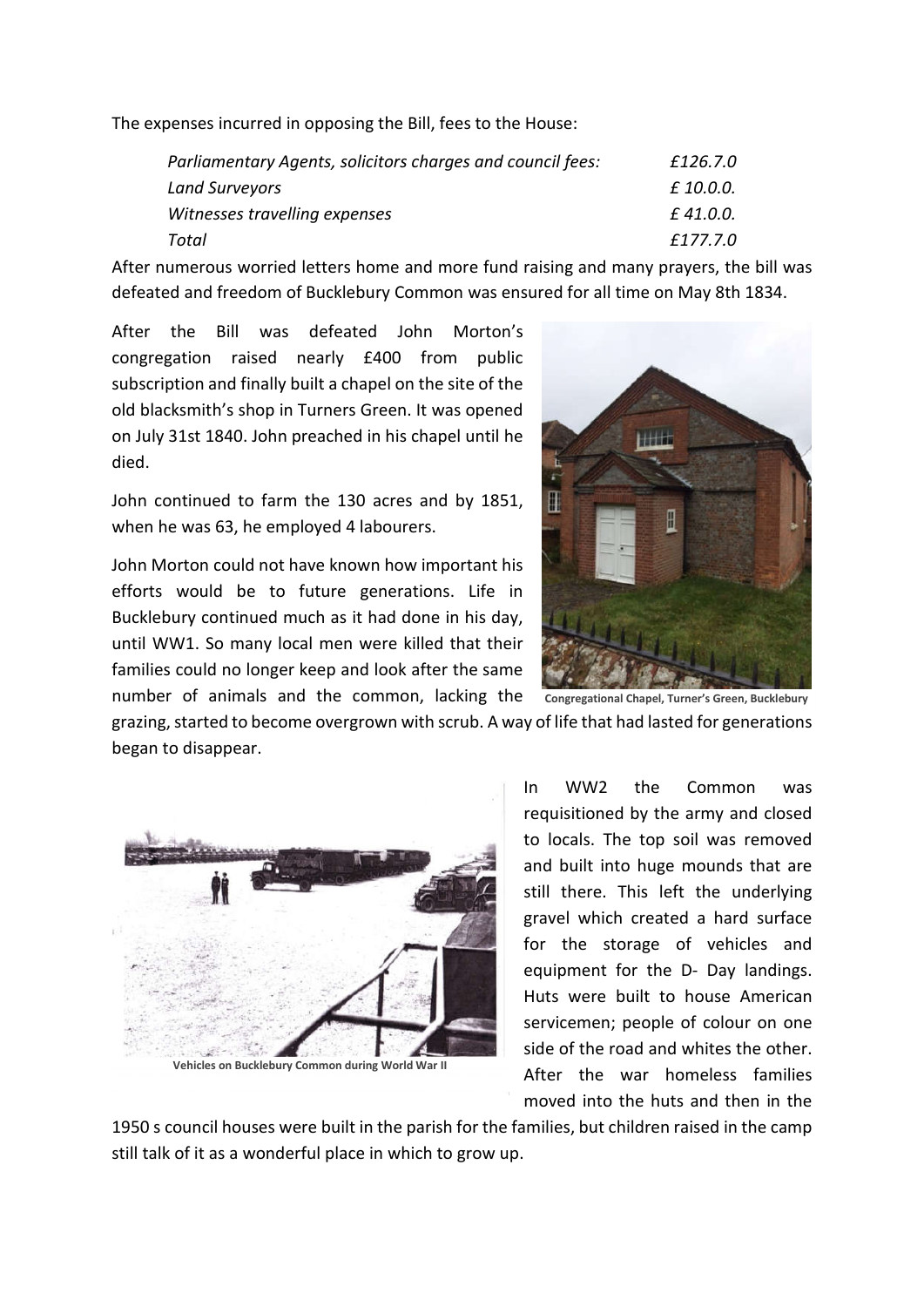The beautiful common is now part of the North Wessex Downland Area of Outstanding Natural Beauty. Parts of it have been restored to that increasingly rare habitat, lowland heath, home to nightjars, adders and glorious displays of heather in late summer.

Owing to the number of footpaths created by commoners in the past, taking their animals to graze, Bucklebury is said to have more footpaths than any other parish in England and is now an enormous asset to walkers.

John Morton died in November 16th 1871 aged 83. He was buried in the chapel grounds. *(Newbury Weekly News Nov.16th)*. The chapel still stands: a testament to this remarkable man.

He could never have guessed the benefits his actions would have on future generations, and Bucklebury Common would be a lasting memorial to one man's courage and dogged determination to stand up to the local Lord of the Manor and authority, buck the national trend of land enclosure, and against the odds pitted against the poor, win.



**John Morton in his later years**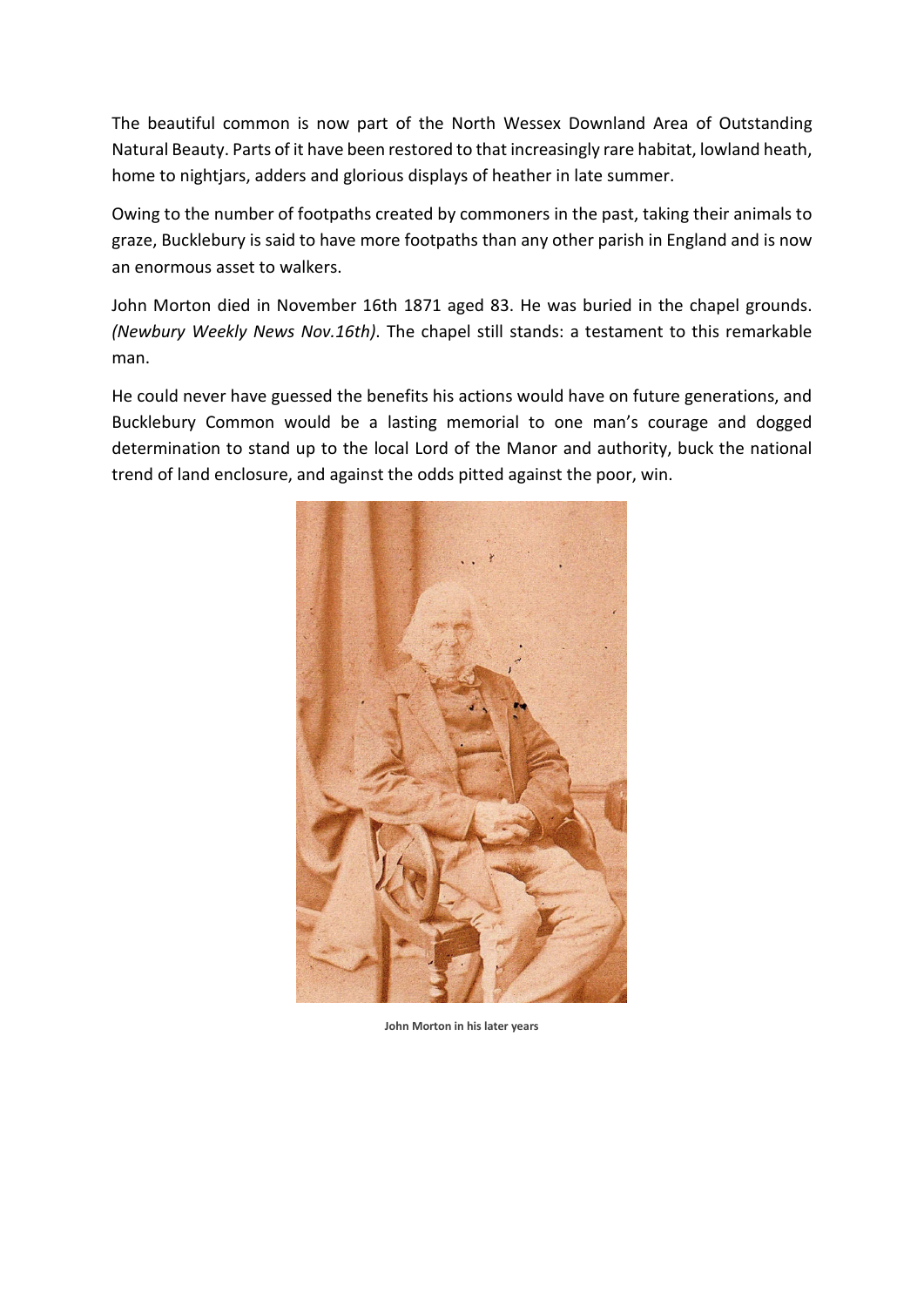## **1834 – BILL FOR ENCLOSURE**

A Bill for Enclosing the Parish of Bucklebury having been brought into the House of Commons the small Freeholders considered it their Duty to oppose the Measure being fully convinced that if the Bill were suffered to pass upwards of 170 Families consisting or more than 1,000 persons would be deprived of the privilege of cutting Furze or Fern for Fuel for themselves & litter for their cattle, and of the means of rearing their Cattle, Pigs and Poultry for Sale, for without these advantages many of them would be unable to support themselves and would be driven to seek Relief from the Poor rate to avoid absolute starvation. Considerable Expense have been necessarily incurred in opposing the progress of the Bill in the Committee and throughout the House of Commons, which the small Freeholders with their limited means are unable to meet, they feel themselves under the necessity of appealing to the kind liberality of a generous Public for assistance in this Case of Necessity and trusting their Appeal will not be deemed unworthy of consideration.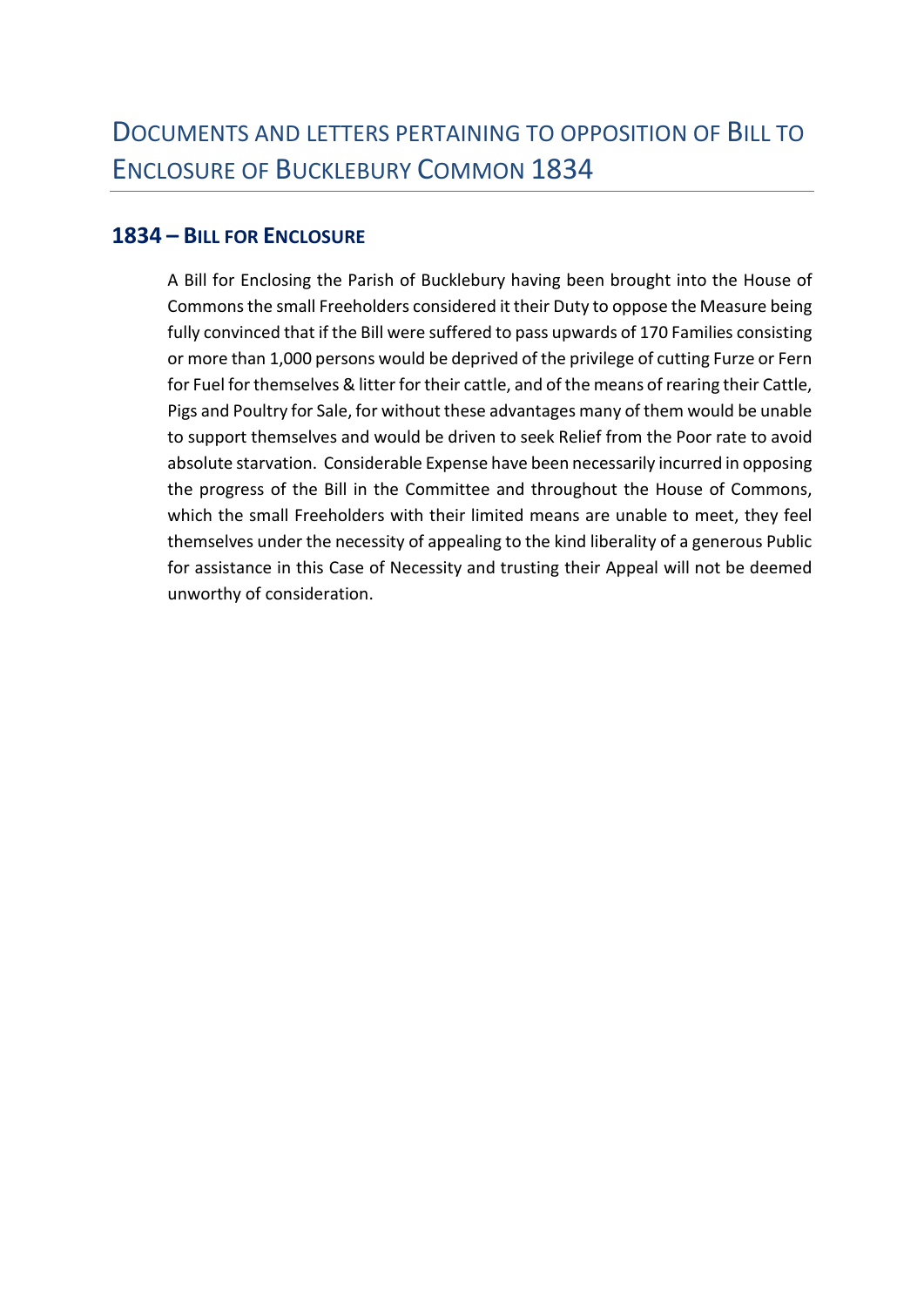#### **THE LIST OF SUBSCRIBERS AND AMOUNTS PAID AND THE APPEAL PAPER**

|        |                                          |                         |               | The Amount of Expenses incurred in opposing the Bill.            |                  |            |  |
|--------|------------------------------------------|-------------------------|---------------|------------------------------------------------------------------|------------------|------------|--|
|        |                                          |                         |               | Fees to the House, Parliamentary Agents and Solicitors Charges & |                  | £<br>s. d. |  |
|        | Councils Fees                            |                         |               |                                                                  |                  | 126.7.0.   |  |
|        | Land Surveyors                           |                         |               |                                                                  |                  | 10. 0. 0.  |  |
|        | Witnesses travelling Expenses            |                         |               |                                                                  |                  | 41.10. 0.  |  |
|        |                                          |                         |               |                                                                  | Total            | 177.17.0.  |  |
|        | Subscribers                              | в                       | $s \cdot d$ . |                                                                  | $s$ . $d$ .<br>£ |            |  |
|        | John Morton                              | 10.                     |               | Mrs. Lailey                                                      | 2.               |            |  |
|        | James Snell                              | 10                      |               | John Hedges                                                      | ı                |            |  |
|        | Robt Tidbury                             | 10                      |               | Thatcham Friend                                                  | 1                |            |  |
|        | John Hope                                | 8                       |               | Ditto                                                            | 1                |            |  |
|        | George Rixon                             | 4                       |               | Ħ                                                                | 10. 0.           |            |  |
|        | John Fisher                              | 8                       |               | $\mathbf{u}$                                                     | 2.6.             |            |  |
|        | Da Wheeler                               | 5                       |               | Wm Francis Morn                                                  | 1. 0.            |            |  |
|        | Joseph Green                             | $\overline{\mathbf{c}}$ |               | Richd Tuggy                                                      | 2.6.             |            |  |
|        | Thomas Robbins                           |                         |               | John Arnold                                                      | 5.0.             |            |  |
|        | Thomas Minall                            |                         |               | Thos Fassott                                                     | 2.               |            |  |
|        | Steven Clarkson                          | ろろろこ                    |               | Mrs Hutchins                                                     | $\overline{c}$   |            |  |
|        | Wm Green                                 |                         |               | Geo Markin                                                       | 2.6.             |            |  |
|        | I sack Rixon                             | $\overline{c}$          |               | A Friend                                                         | $\overline{2}$   |            |  |
|        | John Adams                               | $\overline{\mathbf{c}}$ |               | Ħ                                                                | ı                |            |  |
|        | Ed Fisher                                | $\overline{5}$          |               | Ħ                                                                | 1.0.0.           |            |  |
|        | Thos Clements                            | $\overline{c}$          |               | John Drinkwater                                                  | 2.6.             |            |  |
|        | John Sellwood                            | $\overline{c}$          |               | George Giles                                                     | ı<br>5           |            |  |
|        | Thos Giles                               |                         | 1.10.0.       | Richard White                                                    | 1                |            |  |
|        | Thos Tull                                | $\overline{c}$          |               | A Friend                                                         | 2.6.             |            |  |
|        | Robt Snell                               | 1                       |               | Wm Castle                                                        | ı                |            |  |
|        | Charles Allum                            | S,                      |               | $Wm$ $---$<br>John James Pocock                                  | 1.6.             |            |  |
|        | Mrs. Wigmore                             | $\overline{c}$          |               | Greenham                                                         |                  |            |  |
|        | Thos Loader                              | $\mathbf{1}$            |               | Ralph Head                                                       | 2.6.             |            |  |
|        | George Andrews                           | 1                       |               | A Friend                                                         | ı                |            |  |
|        |                                          |                         | 88.10.0.      | Edmond Monll                                                     | 5                |            |  |
|        | $s$ .                                    |                         | 11.0.6        | Geo Hun                                                          | 2.6.             |            |  |
|        | 10<br>Wheeler Daniel                     |                         |               | Thos Lailey                                                      | 1.0.0.           |            |  |
|        | 2<br>Miss Arunaout                       |                         | 17.0.         | R Lailey                                                         | 10.              |            |  |
| Wm May |                                          |                         | 100.7.6.      | Mrs Bidmead                                                      |                  |            |  |
|        | $\overline{\phantom{0}}^5$<br>Shellsmore |                         |               | Stanford                                                         | 10.              |            |  |
|        | 17                                       |                         |               | Wm Wigmore                                                       | 2.6.             |            |  |
|        |                                          |                         |               | James Chapman                                                    | 2                |            |  |
|        |                                          |                         |               |                                                                  | 0.6.<br>11.      |            |  |
|        | Total                                    |                         | 100.7.6.      |                                                                  |                  |            |  |

Copy of Appeal paper.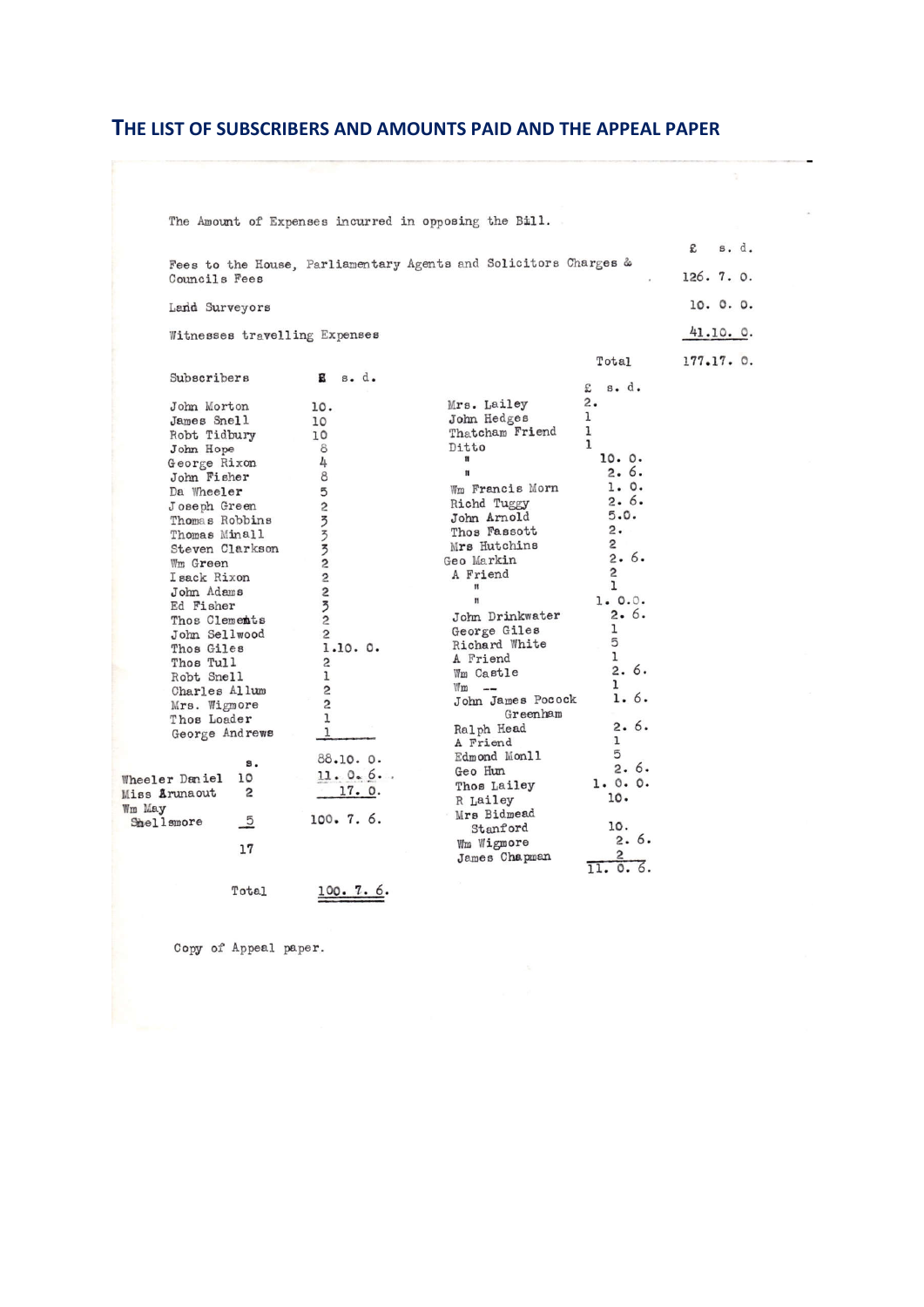## **TRANSCRIPT OF LETTER FROM JOHN VAIZEY TO E.E.GALE ESQ. 11TH APRIL 1834**

## - CONCERNING BUCKLEBURY COMMONERS

2 South Square, Grays Inn 11th April 1834

My Dear Sir

I received your letter this Morning, and I assure you the poor Bucklebury Commoners have my sincere Sympathy, and good Wishes; any friendly Suggestions of mine, or any Influence or Solicitation which might be in my power to use, either with Members of the Committee, or otherwise, they are welcome to, but I could not undertake the professional Opposition to the Bill.

With regard to the Queries about Expenses not having been employed at present, in any parliamentary Case to oppose a Bill, I am not prepared to tell you what the Fees of the House, and the probably Cost would be.

There is no Doubt if Counsel and Parliamentary Agents are employed (and which I fear would be needful to any efficient Opposition on the Merits) Money must be forthcoming and paid in these quarters.

The Prompt and spirited Efforts and Assistance of a professional Person in the Neighbourhood to collect and frame Evidence &c and otherwise to act both on the spot and in Town would most likely be wanted, and probably the Attendance of Witnesses before the Committee would be necessary.

I do not make these Remarks to discourage their attempt but rather in the way of Suggestion for your Consideration and Guidance, the Interests at stake are of Course very important to them and worth a Struggle.

Mr Walter (who I suppose is on the Committee) having access to the proper Quarter, can give you if you write to him, the Names of the Members and would perhaps give his Opinion on the general Merits of the case, and advise as to the Propriety of taking any Steps and chance of Success.

I beg my Respects to Mrs Gale jointly with yourself and Family and I am, my dear Sir,

Yours very truly

JOHN VAIZEY

To E.E.W. Gale Esq.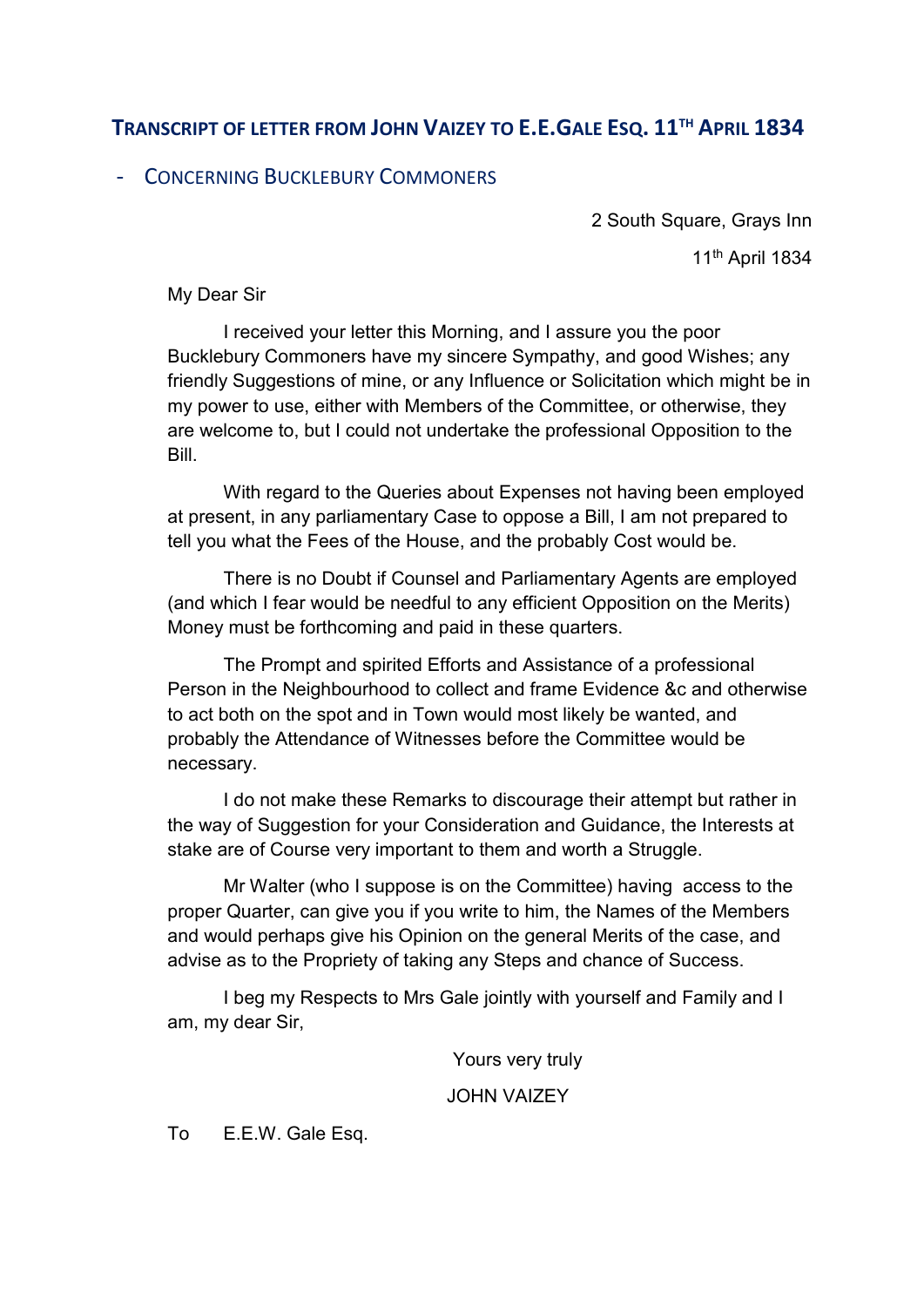## **TRANSCRIPT OF LETTER FROM E.E.GALE TO JOHN MORTON APRIL 12TH 1834**

## - CONCERNING BUCKLEBURY COMMONERS

**Speenhamland** 

April 12 / 34

#### Dear Moreton

Mr Budd intends to go to London on a/c of the Kingsclere Inclosure tomorrow. You will see by the Copy of Mr Vaizeys letter that he cannot attend to the Bucklebury Bill – Mr Dibley has been kind enough to copy it and has offered to go to London tomorrow night for you charging only his expenses – but if you ……. to his going it will be ….. without yourself and Snell to give evidence – Mr Budd has engaged Carrington J Rigby gratuitously for the Kingsclere case and you I have no doubt will share in their favour if you accede to the proposition above – at all events let me see you tomorrow some time of the day - if ever there was a work of Charity and Necessity this it – you & Snell should go to London with Mr Dibley tomorrow night if you do not mean to die Dunghill

I remain yours truly

E.E.W. GALE

P.S. I was fifty miles from hence at three o'clock this afternoon and nothing brought me home but this affair.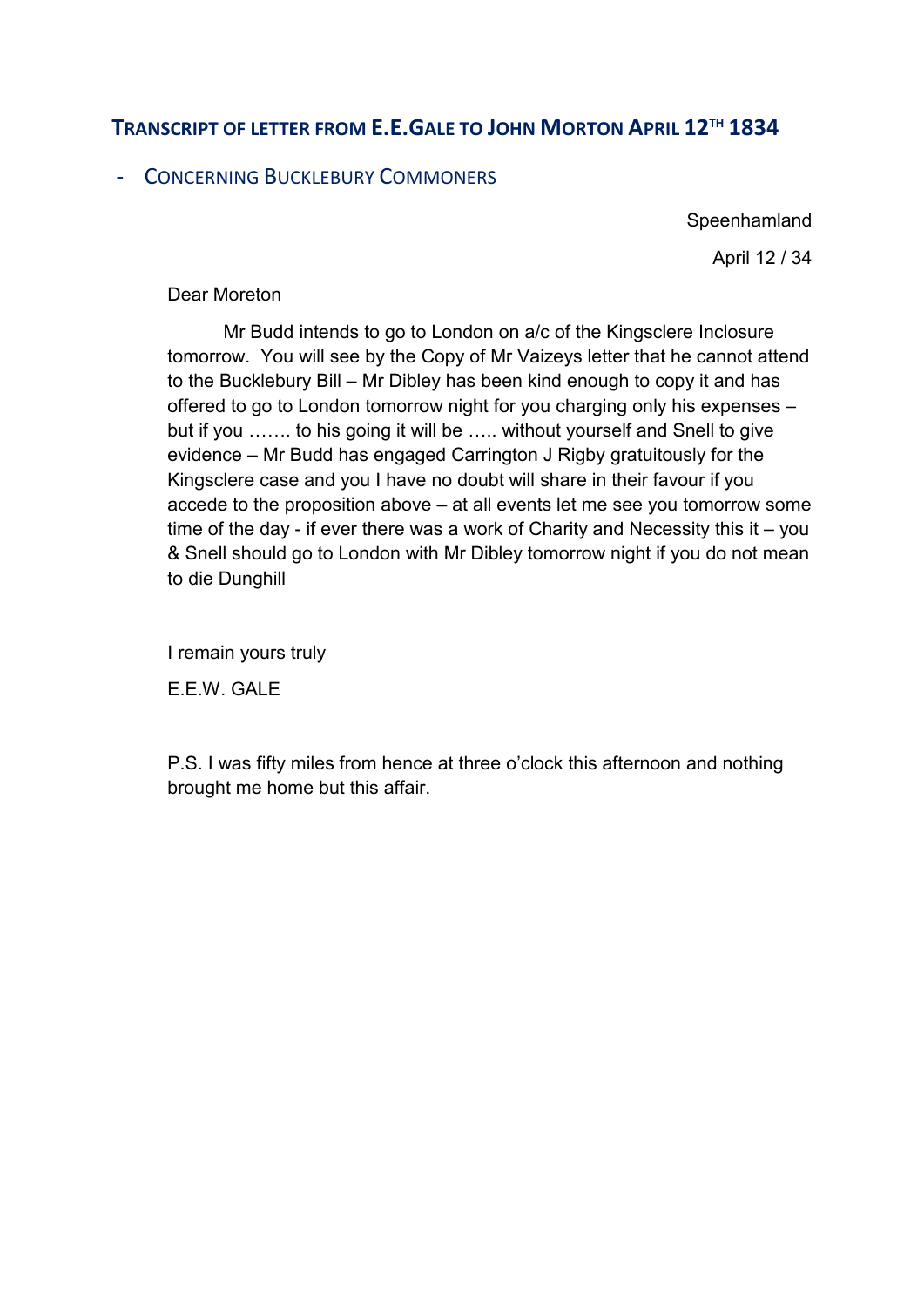#### **TRANSCRIPT OF LETTER FROM JOHN MORTON TO HIS WIFE - APRIL 17TH 1834**

Paddington, Thursday night April 17<sup>th</sup> 1834

My very dear love

I arrived safe to London on Wednesday morning, before my neighbour 2 hours & we went to Charing Cross and waited for Mr. Dibley he soon came. We waited then till he had seen Mr Walters, and unfortunately the Bill past the third time on Tuesday, before we came. It appears Mr Walters did not attend the Petition so prompt as he ought. He endeavoured to get us before the Committee today, but Mr. Baker prevented it, we have used every means today to get the Bill readmitted again, if possible tomorrow, but we are doubtful of doing it. Mr -- belonging to Gray's Farm has joined us today in our exertions to duty. We have also been to Richardson he also has not set his hand to the Enclosure Bill. It seems as if we should have kept on with him he says he should have been sure of success had he kept on, he gives encouragement still, we shall know tomorrow more about it. We have another opportunity of standing before the House of Lords but the Attorney today says we shall not stand so good a chance as before the House of Commons, if it is possible I shall come home a Saturday night for it will not come before the House of Lords before next Thursday or longer. We expected today to come before Mr. Baker but that was laid aside. I have got a Bill of the contents of the enclosure. I see it will ruin the Parish if it takes place. Tell all the People to pray earnestly to God and we will do all in our power here. I am afraid the money will not be enough. Some had better go to them that have promised to give, tho' it has not cost much yet, but we shall take every care not to involve ourselves, but our living on it lessens it delaying in Town. Be sure and take care of all the cattle. Clarkson wishes you to let his wife know he is well.

I have nothing more to add, my love to you my dear & kind affection to Thomas, and Good wishes to the Inhabitants of Bucklebury.

I remain Your affectionate

Husband

John Morton

*(transcriber & owner of the original unknown)*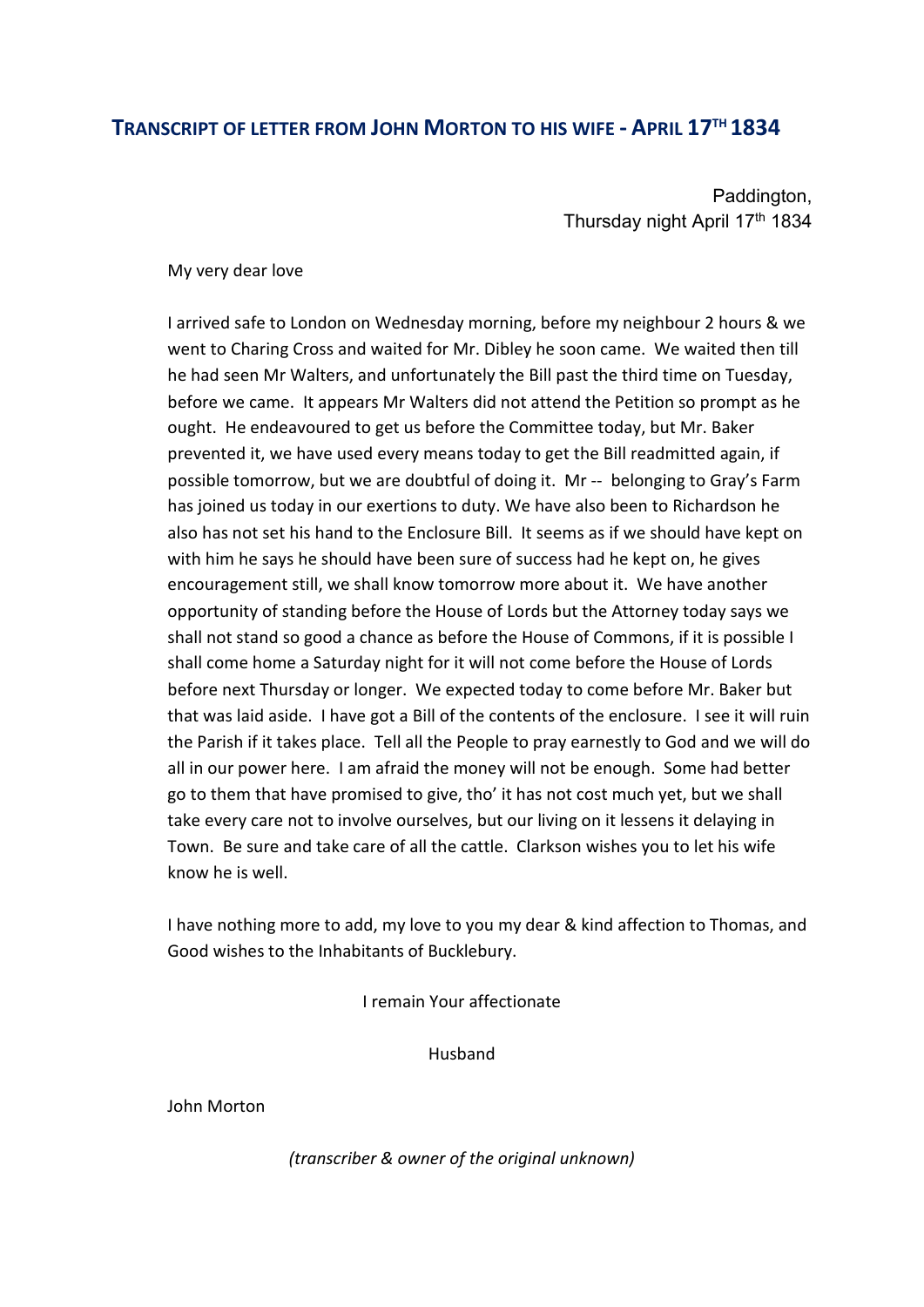## **TRANSCRIPT OF LETTER FROM JOHN MORTON TO HIS WIFE - MAY 1ST 1834**

- FROM LONDON ENDEAVOURING TO SAVE BUCKLEBURY COMMON

#### My Dear Wife

I hope this will find you well. I am well and we have just ended our Contest and it have been a long conflict. It have ended without any decision on are a part we cannot quite get the Bill out nor they cannot pass it in its present form. So they have offered us a double allotment if we will accept the terms. Our Counsell advises us to compromise the matter so we are a going to consider the matter till to morrow morning what will be best. I don't think it will be any use to proceed any further but make as good a job of it as we can. We shall come home to morrow night, so no more from yours affectionally John Morton

May 1st 1834

(Spellings and grammar as per original)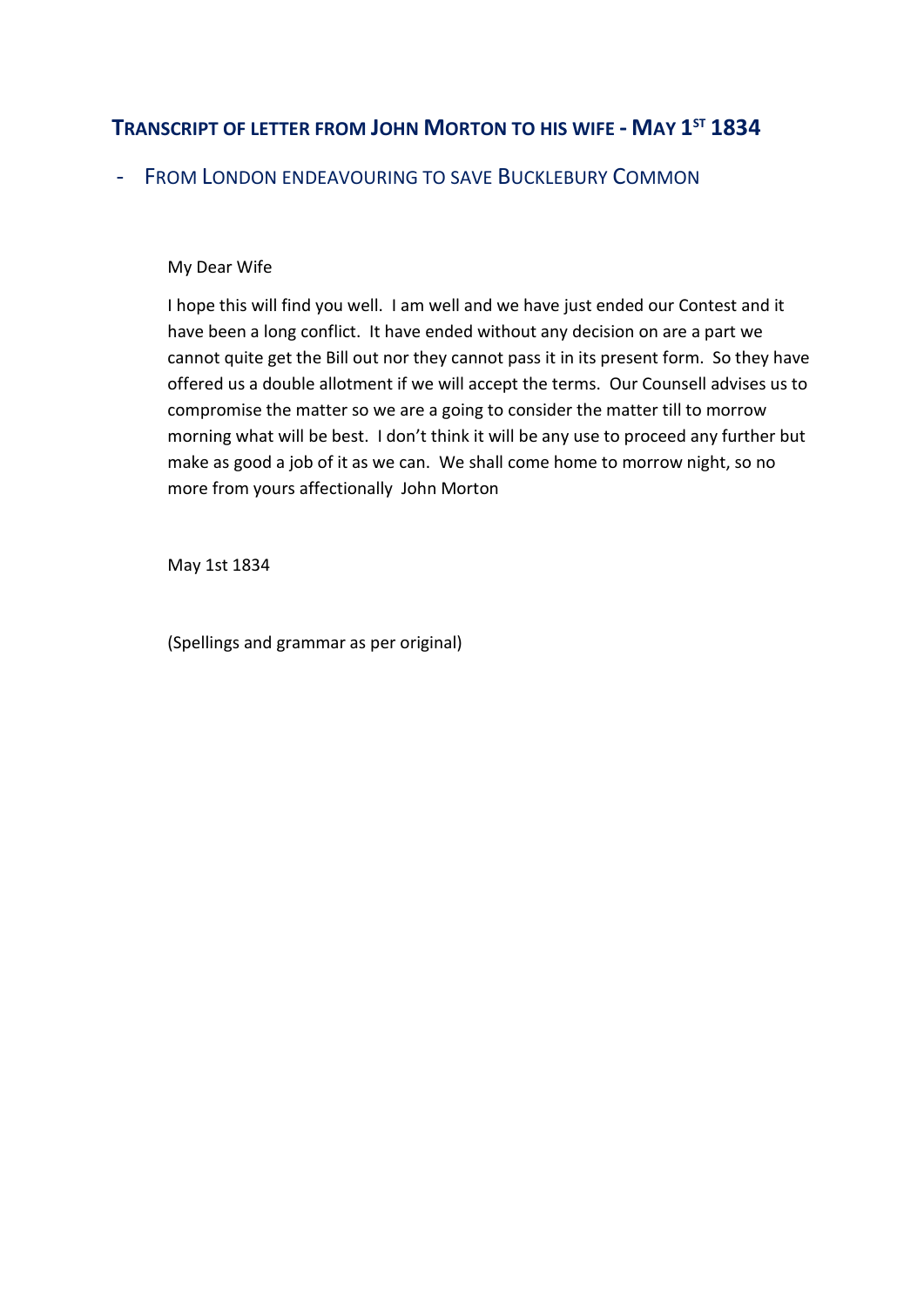## **TRANSCRIPT OF LETTER FROM MR ALEX. DOBIE TO JOHN MORTON AND MR JAMES SNELL – 8TH MAY 1834**

## - CONFIRMING THAT THE BILL TO ENCLOSE BUCKLEBURY COMMON HAD BEEN THROWN OUT

Dear Sir,

It is with much pleasure that I inform you we have this day succeeded in throwing out Mr Hartley's Bill altogether – We beat him by 38 votes to 6 on the Division – you have therefore now got justice done and the Common remains as it is – I shall send you a Newspaper by tomorrow night's Mail which will give you the speeches of the Members and the names of those who voted for you and against you which will enable you to see to whom you are indebted for this Victory.

It is probable some overture or proposals may be made to you on the part of Mr Hartley but do not enter into any without consulting some friends or myself remember Tidbury and his Freehold –

I remain

D Sir

Yours Truly

Alex Dobie

Palgrave Place, Temple Bar; London. 8th May 1834

Mr Snell or Mr Morton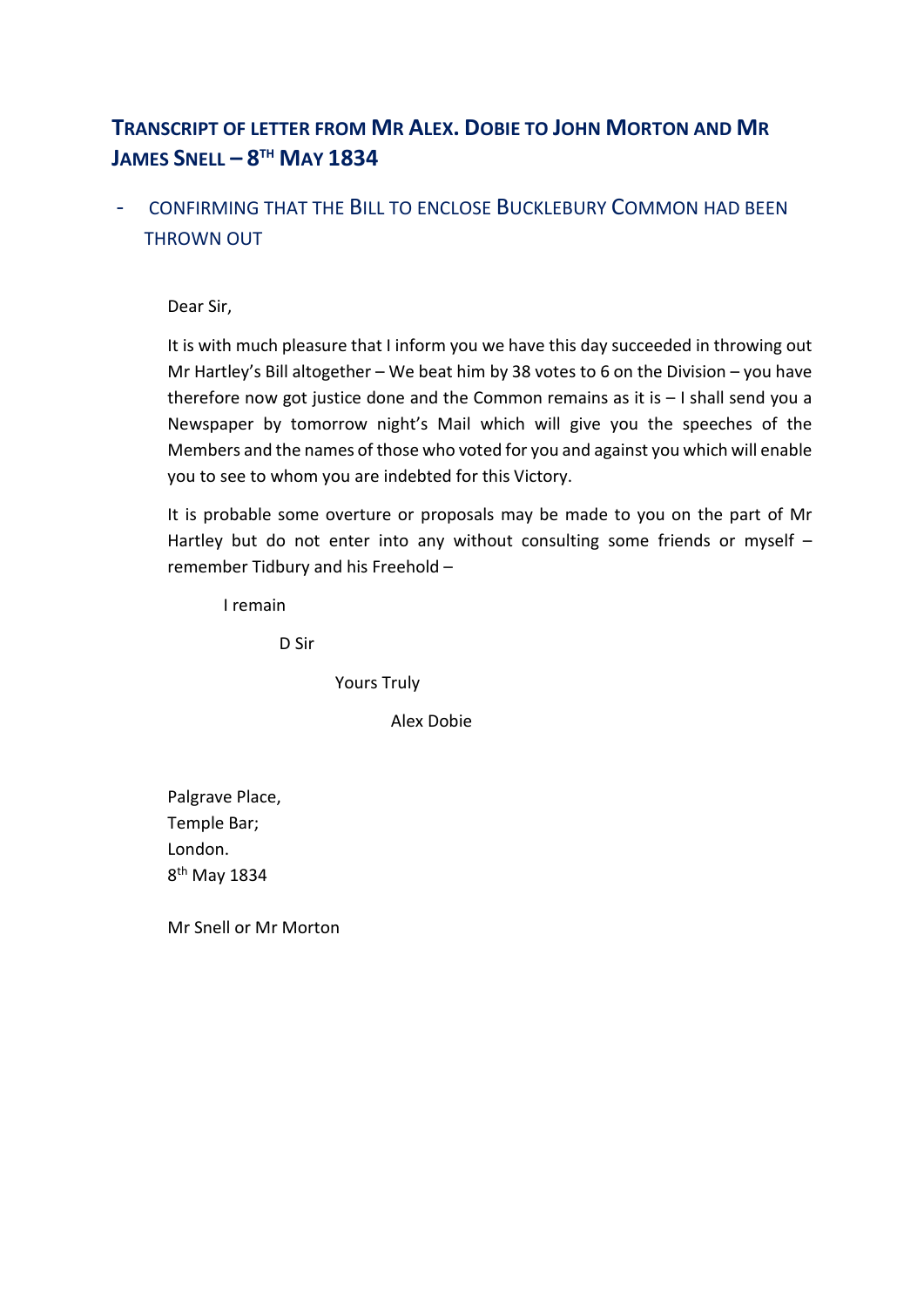#### **THE READING MERCURY AND COPIED IN THE TIMES - 20TH MAY 1834**

#### **THE TIMES, 20TH MAY 1834**

The following different statements of the merits of the Bucklebury enclosure Bill, which was lately thrown out in the House of Commons, are copied from the Reading Mercury.

#### **ONE ACCOUNT, (FROM A CORRESPONDENT)**

The rejection of this bill by the House of Commons has excited the surprise of most persons who are acquainted with the local circumstances of the case, and with the charitable disposition and liberal sentiments entertained by Mr Hartley, the lord of the manor. So far from the measure being "pregnant with mischief, and promising little advantage to any person" would, if carried into effect, have produced considerable benefit to the parish at large, and particularly to the industrious poor, by bring into cultivation 600 acres of land, which would have afforded the best possible relief to the poor by the constant employment of the labourers, and have contributed to the payment of the parish rates which at present amount to £1,000 for the year For several years past ,during the winter months ,there have been upon an average 30 men unemployed, or maintained by the parish, in useless labour, at an annual expense of not less than 140.L which with the rats payable in respect of the newly- enclosed lands, taken at very moderate computation for the year 1832,would affect an annual saving in the rates of 275L. The detailed account of advantages which the poor may derive from the commons, amounting to 8L 2s, is merely speculative and matter of opinion; not a single instance can be produced of any poor person in the parish ever having realized such a sum,or anything like it;and the statements "that there are about 200 families interested in the co9mmons of those about 35 were freeholders, of whom more than 20 together with 200 families ,comprising not less than 1000 persons, were opposed to the enclosure." have been introduced for the purpose of creating a strong feeling of excitement and to keep up the delusion that "the poor were to be deprived of their rights". Now , as to rights, the case stands thus:- The parish contains 4,050 acres, or thereabouts, of old enclosed lands, belonging to 30 proprietors, wherof there are 6, possessing 3,940 acres, assenting:15 possess 60 acres, dissenting; and 7, possessing 30 acres who are neuter. There are 6 or 7 other persons who claim as freeholders in respect of encroachments made within 20 years, and consequently have no legal rights; the remainder of the 200 families are occupiers only, and more than three- fourths of them tenants to Mr Hartley, and have no legal claims. Of the 15 dissentients, 12 have enjoyed common rights to a considerable extent and , as their united estates did not exceed 10 acres, it was represented in Mr Hartley that they might not derive so much benefit from the enclosure, an account of the heavy expence of the ring- fencing their small allotments, when he immediately proposed to grant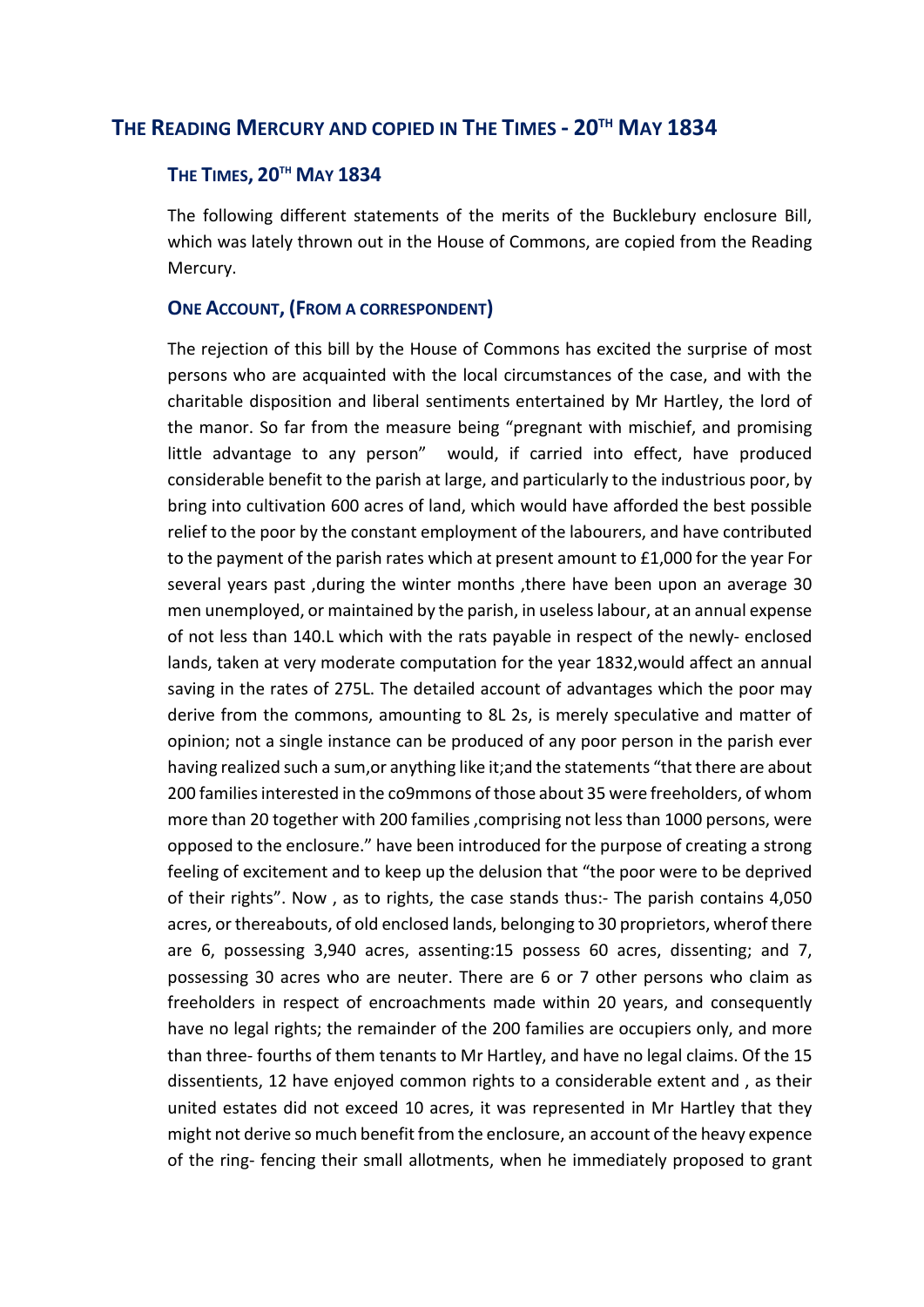from his own allotment to every proprietor in the parish whose estate and interest in the lands did not exceed 5 acres, 40 perches for every acre (being double the quantity which, according to the opinion of Mr Hawkes, their own surveyor, they would be entitled to under the act),to enclose their several allotments at his own expense, and to pay all commissioners' rates and other charges to which they might be liable under the Enclosure Act. This liberal offer was rejected, and the unfounded and delusive clamour "for the protection of the rights of the poor against oppression of the great landed proprietors of Berks" unfortunately prevailed, and the bill was lost: the consequences will be very injurious to the parish. The poor will be deprived of the benefit of the advice and assistance of Mr Hartley as a resident among them, which in the winter season must be severely felt; his numerous cottage tenants will be deprived of small allotments of land near their house., which it was his avowed intention to grant (although not entitled to claim) for the purpose of bettering.

*(This is all that has been photocopied)*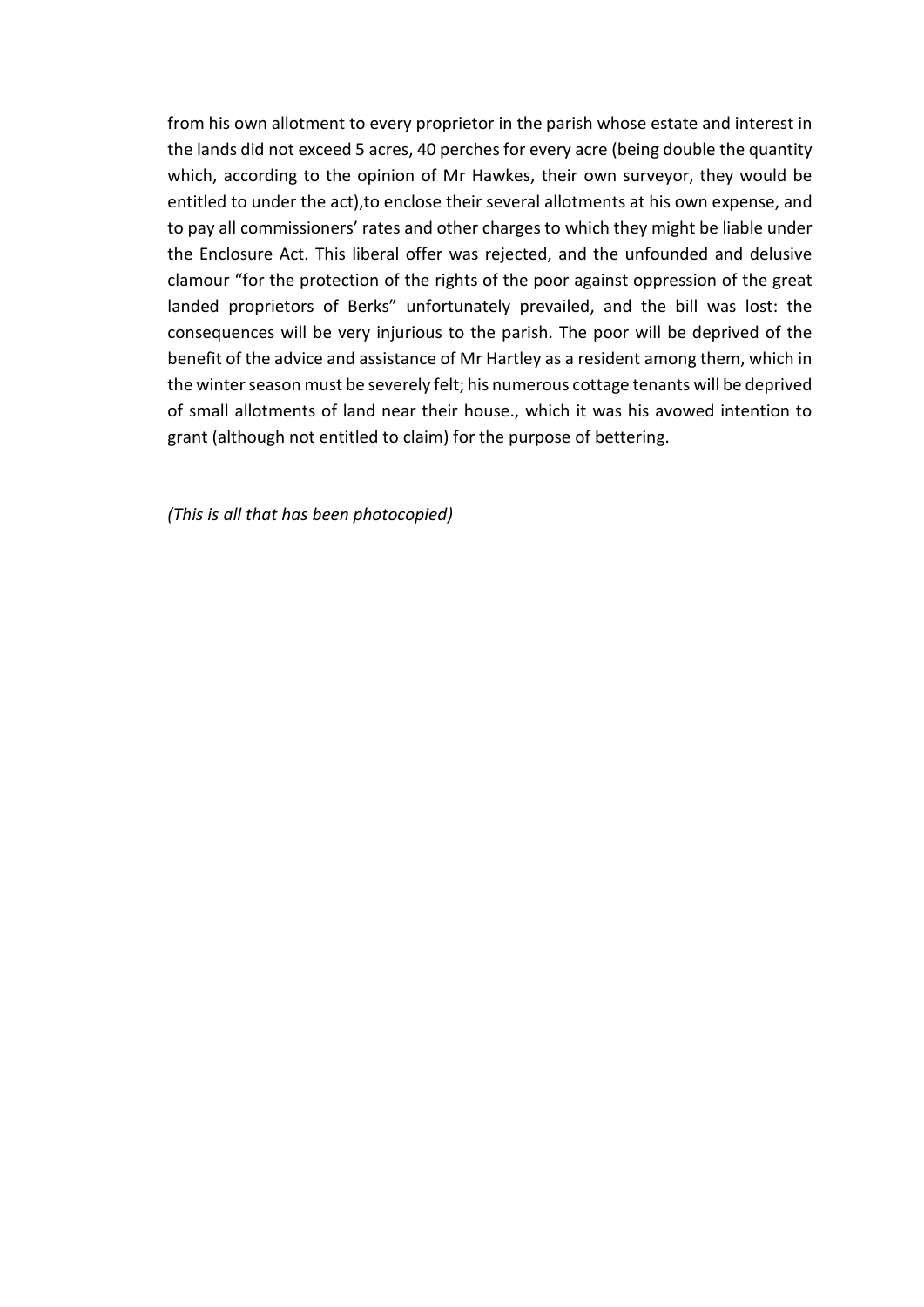# BUCKLEBURY COMMON AND COMMONERS' RIGHTS

Bucklebury parish is large, covering 6,000 acres. The area of the common is about 600 acres, making it one of the biggest commons in SE England .It mostly runs along a gravelly ridge between the Pang and Kennet river valleys about 400 ft. the top is gravel and lower down is heavy clay made wetter by the free draining soil above, so it is not useful for growing crops and has remained like many similar local hills, throughout historic times, as waste or woodland.

The transition from the open field to the enclosed system of farming was at Bucklebury, a very gradual process. Well into the 19thC many farms had part of their arable land in open fields. Throughout the 18th and the first half of the 19th C, the impression given in the Court records is of a rather large number of small cultivators to whom the resources of the common were of considerable importance and interest.

#### *(A Berkshire Common 1564-1880)*

The common was managed until 1927 by The Court Leet and Court Baron. The court, headed d by the Lord of the Manor's steward, appointed Tythingmen and jurymen. Fines for encroachments and releasing unauthorised animals was levied. The estate has and Court baron over many years. The court has not met since 1969. (They met at the Blade Bone Public House.) In 1929 a scheme of management was entered into by Bucklebury Estate and Bradfield Rural District Council .By Laws were introduced. The Court Leet and Court Baron ceased to function although it has been preserved under the 1977 Justice Act.

## **COMMONERS' RIGHTS**

Commoners' Rights attach to particular households not people. There are approximately 130 houses in Bucklebury that have commoners' rights. The majority of commoner's rights are in respect of "hedgebot"or "firebot" (the right of picking up fallen dead wood from the common for the mending of fences and for fire. Chainsaws are not permitted and all timber remains the property of the estate. Approximately 20 households have grazing rights" but these are generally not exercised because the common is no longer fenced or gated.

West Berkshire Council superseded Bradfield RDC in 1972, and became responsible for way marking public rights of way, maintaining the commoners' rights register, collecting rubbish and assisting with vegetation clearing. They also maintain car parks and public access.

In 2014 BBOWT (Berkshire, Buckinghamshire and Oxfordshire Wildlife Trust) took over responsibility for the commons of West Berkshire, including some responsibility for Bucklebury Common.

The parish council has no jurisdiction over the common but for many years has organised a twice yearly, March and October, common clearance. WBC provides litter pickers, gloves and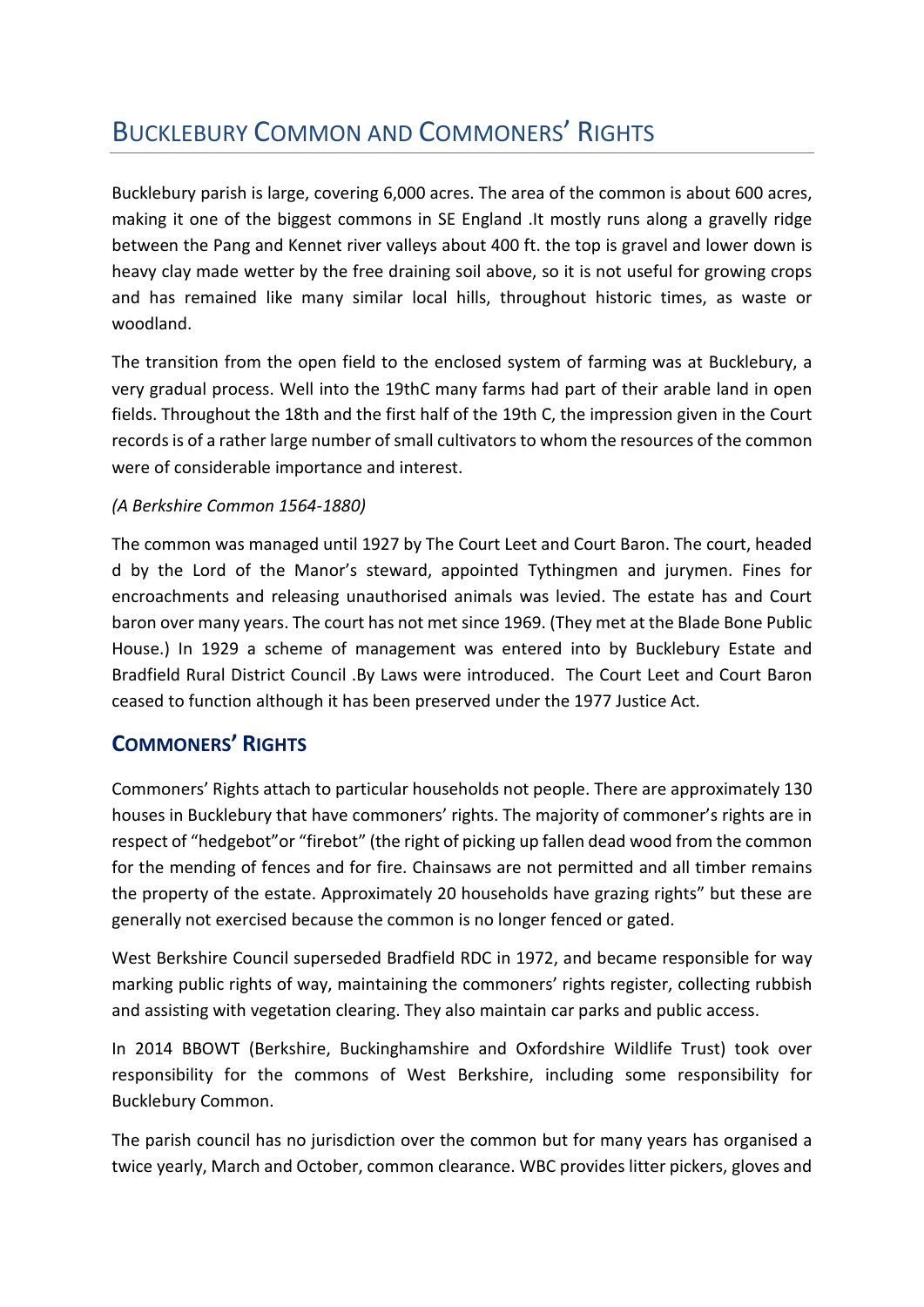refuses bags. A large scale map of the parish is laid out on a table in front of the Memorial Hall and the clerk suggests where parishioners should go to collect rubbish, which is put into skips provided by WBC. BPC provide tea and cakes at the Memorial Hall when people return. It is a popular afternoon and a great deal of rubbish is collected. In recent years Rupert Hartley Russell and others have driven round with trailers, collecting large items of rubbish and the heavy sacks left by the collectors at the side of the road.

Today the Commons Advisory Committee meets twice a year, in the old kitchen at Bucklebury House. It is chaired by the local district councillor and made up of representatives of the estate, WBC BBOWT, commoners, local residents and 2 representatives of BPC.

(Bucklebury Estate 2011. Additional information W.F).

### **COMMON RIGHTS IN THE PARISH OF BUCKLEBURY**

Throughout much of midland and southern England, while the open field system lasted, grazing tended to be in short supply. Customs for its fair allocation had been established early, often as early as Doomsday .Of course the waste and common pastures were not the only grazing. As in much of Europe there was the aftermath of hay making, stubbles, fallow fields, orchards, waysides etc. But the waste must have been depended upon for grass in May, June and July as well as the rest of the year.

#### **COMMON OF PASTURE**

**The right to turn out stock to graze** - Horses, cattle or sheep: Pig's goats, ducks and hens were all commonable. The number of horses, cattle and sheep were limited to the number which, in winter could be maintained on the stored produce of the holding. There was also a fixed limit or stint. In Bucklebury at one time, this is given as 50 sheep per tenant. In 1708 there were 70 tenants on the manor roll so the possible head of stock was large. This did not apply to other livestock.

Any freeholder, or tenant of a freeholder or of the manor, appears to have had this right provided the holding lay within the parish of Bucklebury. From time to time the Court Leet made several regulations restricting grazing in various ways in the genera interest of the commoners and the manor.

Surplus animals were sold in local markets (Newbury)

#### **COMMON OF ESTOVER**

**The right to cut or take wood for firing or the repair of or repair of building or fences, heather and bracken for litter (animal bedding) furze (or gorse) for domestic use only and not to be used for the use of a kiln or brewing or baking** - the undergrowth could not be sold nor taken out of the parish. A tenant could have as much gorse as he could carry but by 1852 there was too much because not many people were interested in gorse as fuel. Cheaper coal brought first by canal and later by train had had a big impact.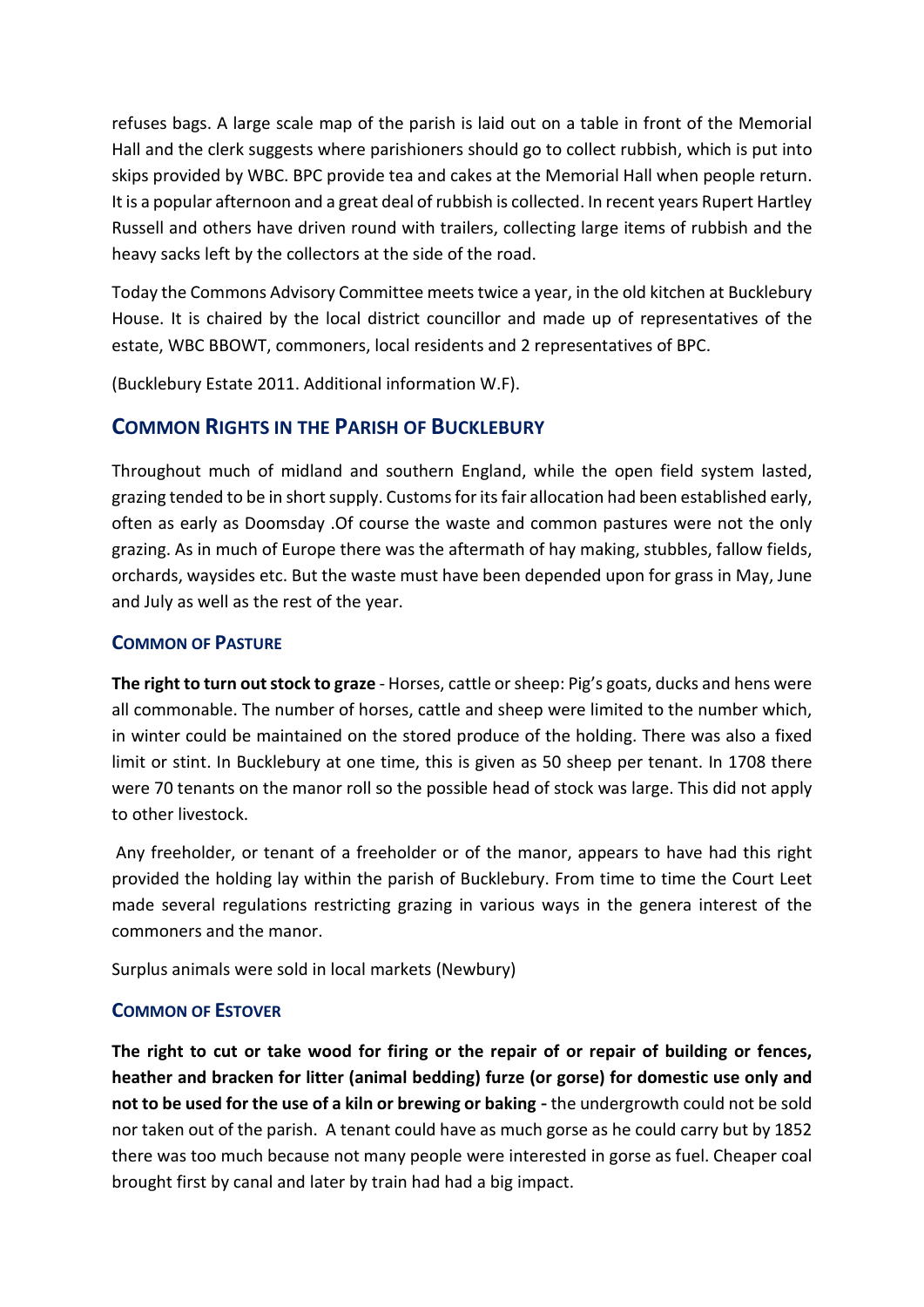Commoners could lop or top timber trees cut by the Lord of the Manor who owned the timber, and to lop all pollards that were usually lopped. The Court Leet evidently made regulations limiting the size of undergrowth which could be cut with the object,, no doubt, of keeping the common open for grazing, without destroying timber trees and timber saplings .It was the custom for tenants of the manor to be allowed estovers, and when the Manor sold its property the new freeholders usually inherited these rights. Bracken and furze, dead or fallen wood, and the lop and the top of all timber led at the order of the Lord of the Manor, were allowed to be used by the parishioners.

(There are still a number of old coppiced tree to be seen in the parish, oak, sweet chestnut beech and hazel.)

#### **COMMON OF PISCARY**.

**The right to take fish from ponds and streams** - There are no streams with fish in them but it is said that a right exists for commoners to take fish from the fish ponds. No reference has been made to this in the Court Rolls. Nothing is known, but presumably fish were for the use of those who caught them. (The fish ponds were created by the monks when monks of Reading Abbey resided here. They are now fished by Thatcham Fishing club)

#### **COMMON OF THE SOIL**.

The Rolls and certain deeds of conveyance show that a **right of commoners to take gravel for personal use on the paths within, and leading to, his holding existing anciently**. The Court Leet prescribed where it was to be dug. It was not for sale

The existence of this right was denied by the ward at a court held in the year 1928, but at that time it was declared that it had in fact been enjoyed by one commoner for at least a period of more than 40 years. It is also a custom for water for drinking and for cattle etc. to be drawn from certain springs and ponds on the common, by the commoners. Apart from gravel and spring water, the evidence of the Court Rolls upholds the general principal that the Lord of the Manor is the owner of the Soil of the common. The Rolls and certain deeds for conveyance show that a right of commoners is to take water from the springs providing it was for his house and beasts. (The well in the Slade)

#### **COMMON OF TURBARY.**

**The right to dig turf or peat for fuel or for use in the Commoners' house** - This right although widespread on moorland commons does not seem to have existed in Bucklebury.

Mr Humphrey Baker, MA Consultant to the Commons Preservation Soc. and considered a leading authority on the subject of common rights, in his pamphlet "commons, their nature, Function and Preservation) 1952 describes the nature of Rights of Common in general as they exist in this country. By applying these special customs of the Manor of Bucklebury as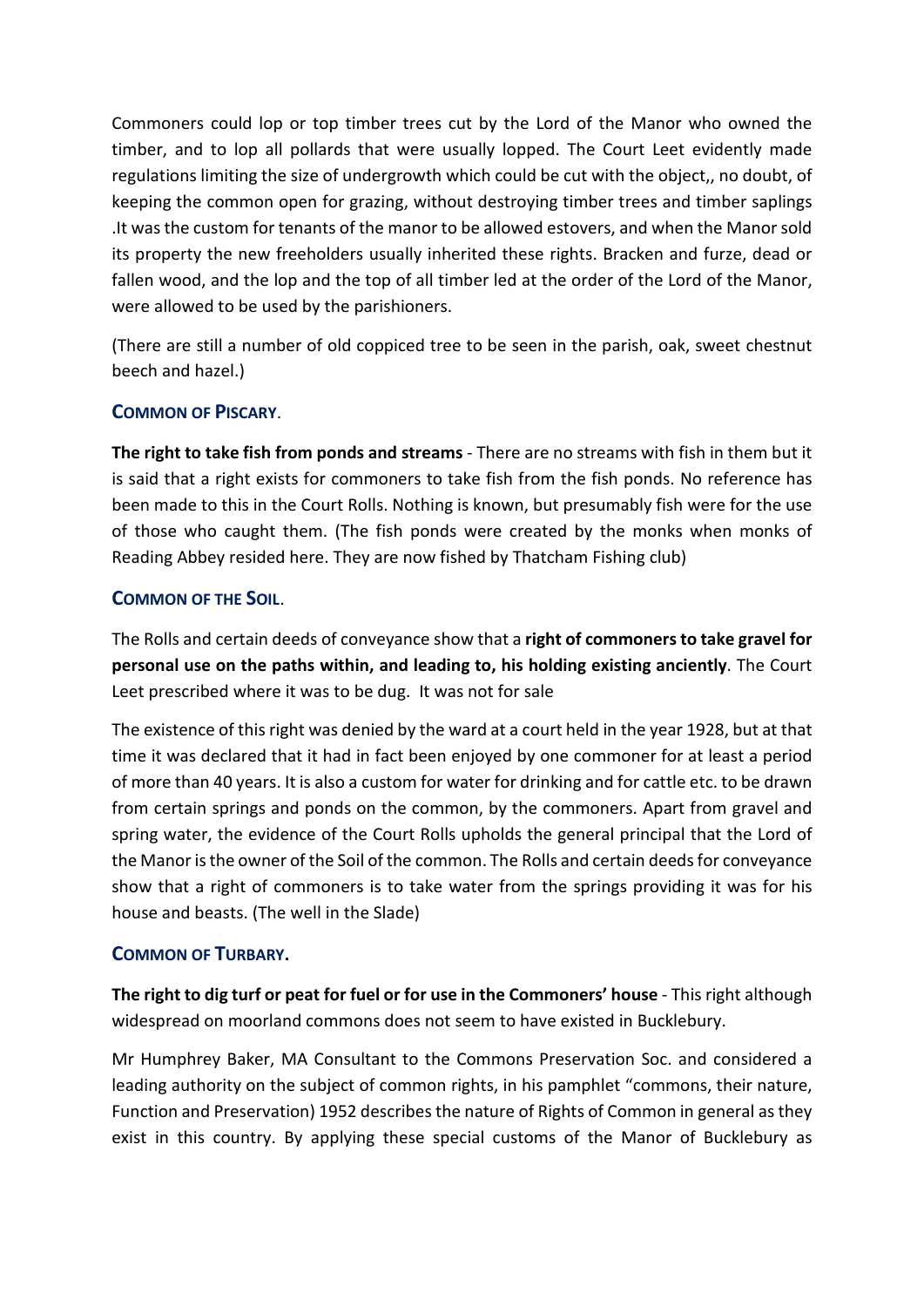revealed, in the Rolls of the Court Leet it is possible to set down the Common Rights, of Bucklebury Commons as follows. Author unknown.

#### **FERNING**

**"Ferning" was the cutting of bracken on the common.** Old common law stated that it should not be cut until 1<sup>st</sup> September. Each householder staked out their patch. The bracken was left to dry before being carted home .It was made into ricks which were then thatched with rushes cut from the bogs. The bracken was used for animal bedding in the winter. It was also used to make pig sties Fern bushes were woven between stakes to form the walls and again thatched with rushes.

*Harry Copas Oct 1992. Bucklebury of Yesteryear. Bucklebury Parish magazine.*

*Shelia Kent oral history.*

#### **BOWL TURNING**

This was another trade carried out on the common. Bowls were turned from elm on a foot peddled lath. The last bowl turner was called George Lailey and his lath and tools are in MERL. Reading. They made all their own tools and worked in huts. The bowls were sold.

(After the second World war the bowls became famous and people came to Bucklebury to buy them, often cycling and visiting the tea shops at the Blade Bone. The bowls were sold in Harrods, London).

*Family reminiscences, Wynne Frankum*

#### **STREPPING**

After the oak tree had been felled in the autumn, the boughs were cut off and then all the bark removed. It was taken to the tannery in Stanford Dingley (Harry Copas)

#### **ACORNING**

In the autumn acorns for pigs could be gathered up but not beaten or shaken down. The children collected the acorns to feed the pigs (Bucklebury school log book (1874-1909.)

So the commoners relied heavily on the resources of the common and it was for this reason that John Morton and others went to such lengths to save it.

*Wynne Frankum 30/01/18*